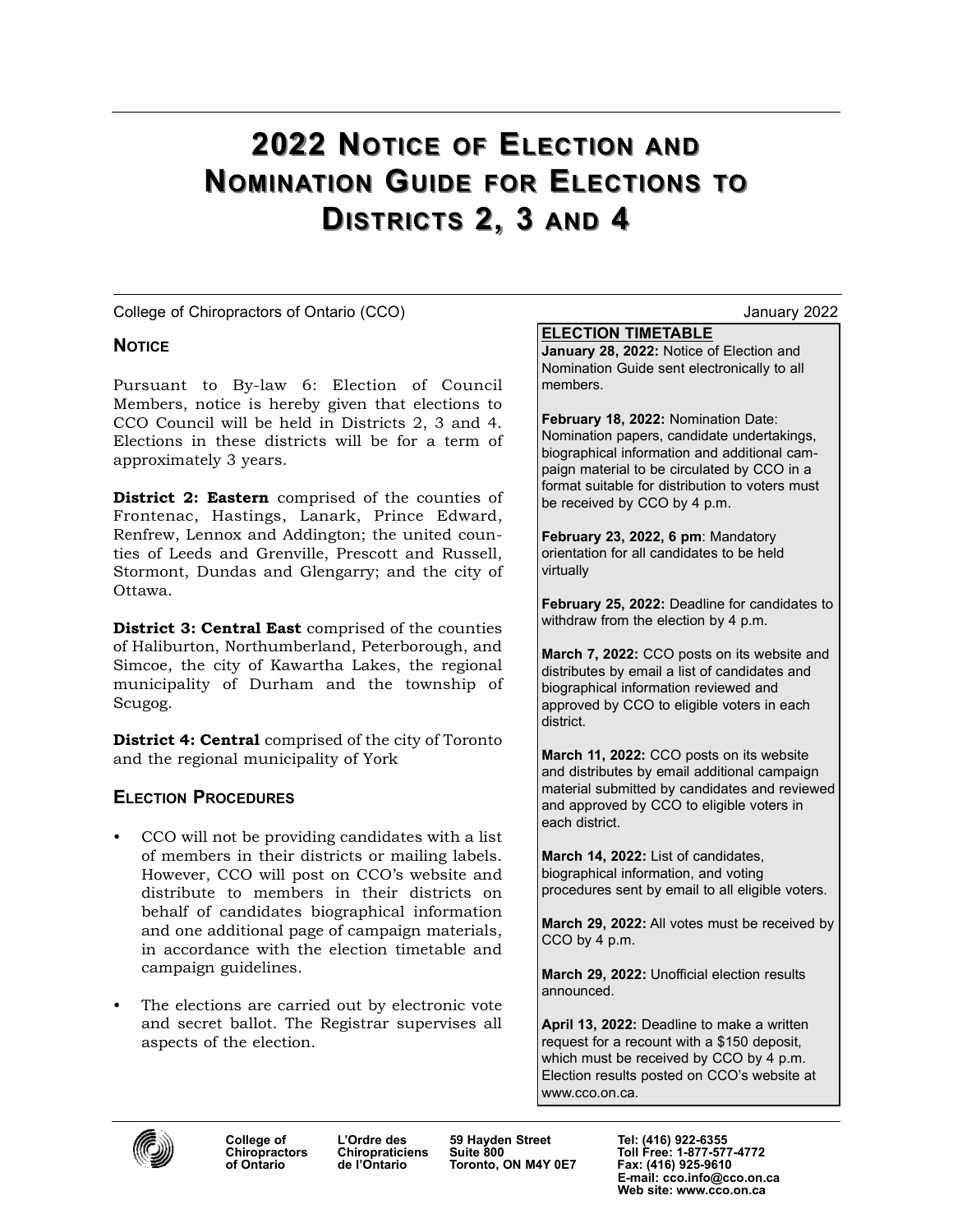- Candidates are required to submit their nomination papers, candidate undertakings, biographical information and one additional piece of campaign material in a format suitable for distribution on or before February 18, 2022 at 4 p.m. CCO will review all materials for general consistency with the campaign guidelines for elections, the biographical information guidelines, the principles of fair, accurate and appropriate election statements and, by analogy, Standard of Practice S-016: Advertising, and will forward a response to the candidate as soon as possible. If you have any questions about any campaign material, contact CCO.
- Any additional campaign material and communications, including written material, oral presentations/speeches and general decorum of candidates must comply with the campaign guidelines for elections in this document. Material should be submitted to the CCO Election Review Committee in advance of February 18, 2022.
- Elections are conducted in a fair and transparent manner, consistent with democratic principles. Failure to comply with the principles of fairness by candidates and others may jeopardize the election process and results.
- Eligibility to nominate, vote and stand for elections to CCO Council is reflective of Bylaw 6. Future by-law review will include the adoption of gender neutral pronouns.

| <b>ACRONYMS</b> |                                             |  |
|-----------------|---------------------------------------------|--|
| <b>AFC</b>      | Alliance for Chiropractic                   |  |
| <b>CCA</b>      | Canadian Chiropractic Association           |  |
| <b>CCEC</b>     | Council on Chiropractic Education           |  |
|                 | (Canada)                                    |  |
| <b>CCEB</b>     | Canadian Chiropractic Examining Board       |  |
| CCO             | College of Chiropractors of Ontario         |  |
| <b>CCPA</b>     | Canadian Chiropractic Protective            |  |
|                 | Association                                 |  |
| <b>CCRF</b>     | Canadian Chiropractic Research              |  |
|                 | Foundation                                  |  |
| <b>CMCC</b>     | Canadian Memorial Chiropractic College      |  |
| <b>CNAC</b>     | Canadian National Alliance for Chiropractic |  |
| <b>CSCE</b>     | Canadian Society of Chiropractic            |  |
|                 | Evaluators                                  |  |
| FCC             | Federation of Canadian Chiropractic         |  |
| <b>OCA</b>      | Ontario Chiropractic Association            |  |
| <b>RHPA</b>     | Regulated Health Professions Act, 1991      |  |
| UOTR            | Université du Québec à Trois-Rivières       |  |
|                 |                                             |  |

#### ELIGIBILITY TO NOMINATE AND/OR VOTE

- A member holding a General (active), Inactive or Retired certificate of registration is eligible to nominate and vote in the electoral district in which the member, as of January  $1<sup>st</sup>$  of the election year, has his/her primary practice, or if the member is not engaged in the practice of chiropractic, in which the member has his/her primary residence.
- A member is ineligible to nominate or **vote** in a Council election if he/she is in default of payment of any fees prescribed by by-law or any fine or order for costs to CCO imposed by a CCO committee or court of law or is in default in completing and returning any form required by CCO.

# ELIGIBILITY TO STAND FOR ELECTION

A member is eligible for election to Council in an electoral district, if, on the closing date of nominations and any time up to and including the date of the election:

- the member has his/her primary practice of chiropractic located in the electoral district in which he/she is nominated or, if the member is not engaged in the practice of chiropractic, has his/her primary residence located in the electoral district in which he/she is nominated;
- the member is not in default of payments of any fees prescribed by by-law or any fine or order for costs to CCO imposed by a CCO committee or court of law;
- the member is not in default in completing and returning any form required by CCO;
- the member is not the subject of any disciplinary or incapacity proceeding;
- a finding of professional misconduct, incompetence or incapacity has not been made against the member in the preceding three years; (continued on next page);



Toronto, ON M4Y 0E7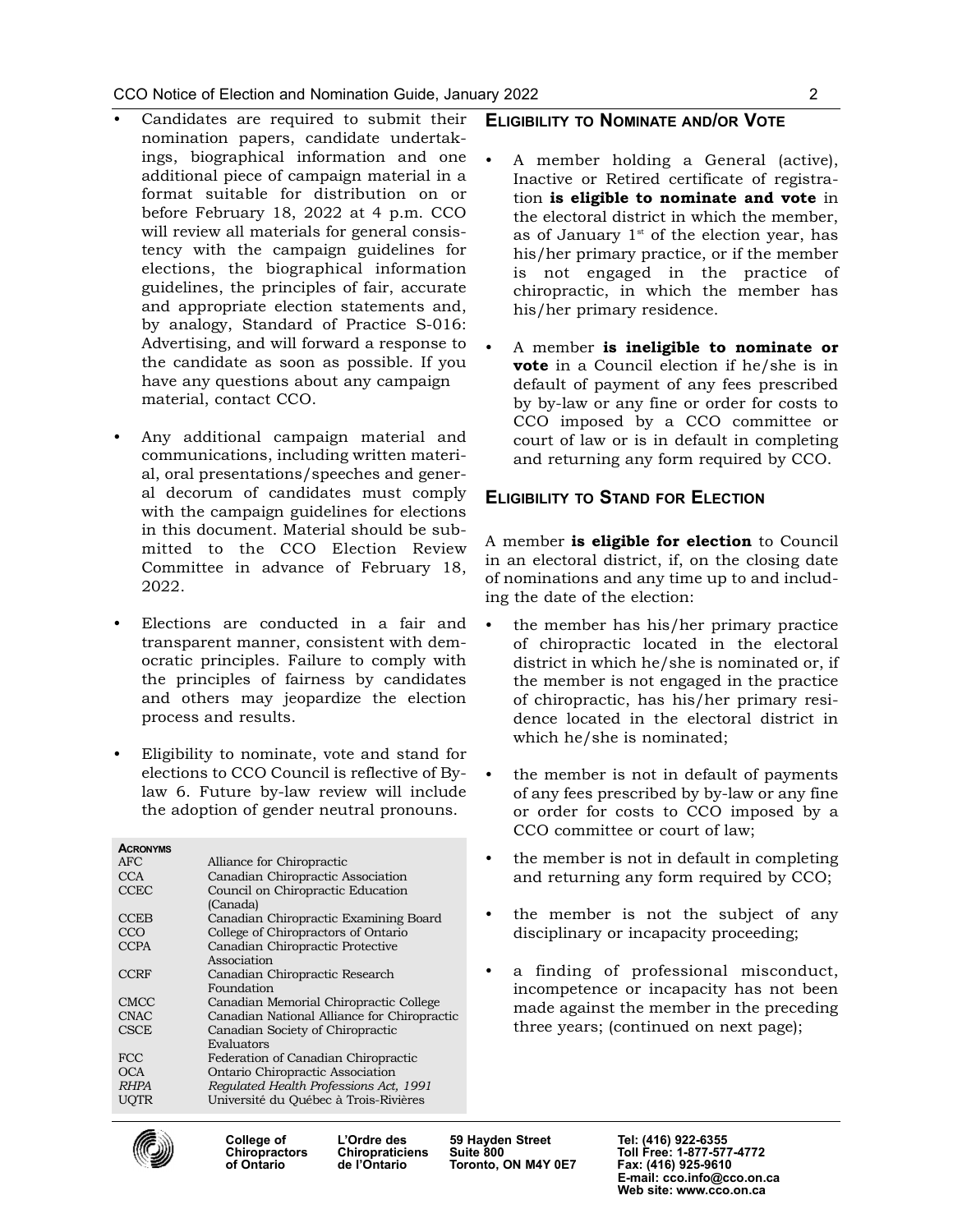- the member has not resigned from a position on Council, before completing their term, within the last three years and four months;
- the member does not have an outstanding code of conduct matter with the College;
- the member is not, and has not been in the preceding three years, an employee, officer or director of any professional chiropractic association such that a real or apparent conflict of interest may arise, including but not limited to being an employee, officer or director of the OCA, CCA, CCPA, AFC, CCEB, CSCE, the CCEC of the FCC, CCRF or CNAC;
- the member is not, and has not been in the preceeding three years, an officer, director, or administrator of any chiropractic educational institution, including but not limited to, CMCC and UQTR, such that a real or apparent conflict of interest may arise;
- the member has not been disqualified from the Council or a committee of the Council in the previous three years;

#### **MISSION**

The College of Chiropractors of Ontario regulates the profession in the public interest to assure ethical and competent chiropractic care.

#### **VISION**

Committed to Regulatory Excellence in the Public Interest in a Diverse Environment.

#### **VALUES**

Integrity, Respect, Collaborative, Innovative, Transparent, Responsive

#### STRATEGIC OBJECTIVES

- 1. Build public trust and confidence and promote understanding of the role of CCO amongst all stakeholders.
- 2. Ensure the practice of members is safe, ethical, and patient-centered.
- 3. Ensure standards and core competencies promote excellence of care while responding to emerging developments.
- 4. Optimize the use of technology to facilitate regulatory functions and communications.
- 5. Continue to meet CCO's statutory mandate and resource priorities in a fiscally responsible manner. Developed at the Strategic Planning Session: September 2017
- the member is not a member of the Council or of a committee of the college of any other health profession;
- the member has not been a member of the staff of CCO at any time within the preceding three years;
- for District 7 only, the member is a member of the faculty of an accredited educational institution; and
- for any district other than District 7, the member is not eligible for election in District 7, and has not been eligible for election in District 7 in the preceding three years (three year cooling off period effective on a go forward basis November 25, 2021).

#### TERM OF OFFICE

The term of office of a member elected to Council is approximately three years commencing with the first regular meeting of Council immediately following the election (currently scheduled on April 20, 2022). Incumbents continue to serve in office until the first regular Council meeting, unless otherwise disqualified from Council. By-law 6: Election of Council Members outlines the circumstances in which a member may be removed from Council.

**Please note:** A member who has served on Council for nine consecutive years is ineligible for election to Council until a full three-year term has passed since that member last served on Council. A non-Council member may only serve on CCO committees for nine consecutive years, whether the time is served as a Council member or as a non-Council member.

#### **ORIENTATION FOR CANDIDATES**

Candidates are required to attend the virtual orientation session, schedule for February 23, 2022, 6 pm.



College of L'Ordre des 59 Hayden Street Tel: (416) 922-6355<br>Chiropractors Chiropraticiens Suite 800 Toronto, ON M4Y 0E7

Chiropractors Chiropraticiens Suite 800 Toll Free: 1-877-577-4772<br>of Ontario de l'Ontario Toronto, ON M4Y 0E7 Fax: (416) 925-9610 E-mail: cco.info@cco.on.ca Web site: www.cco.on.ca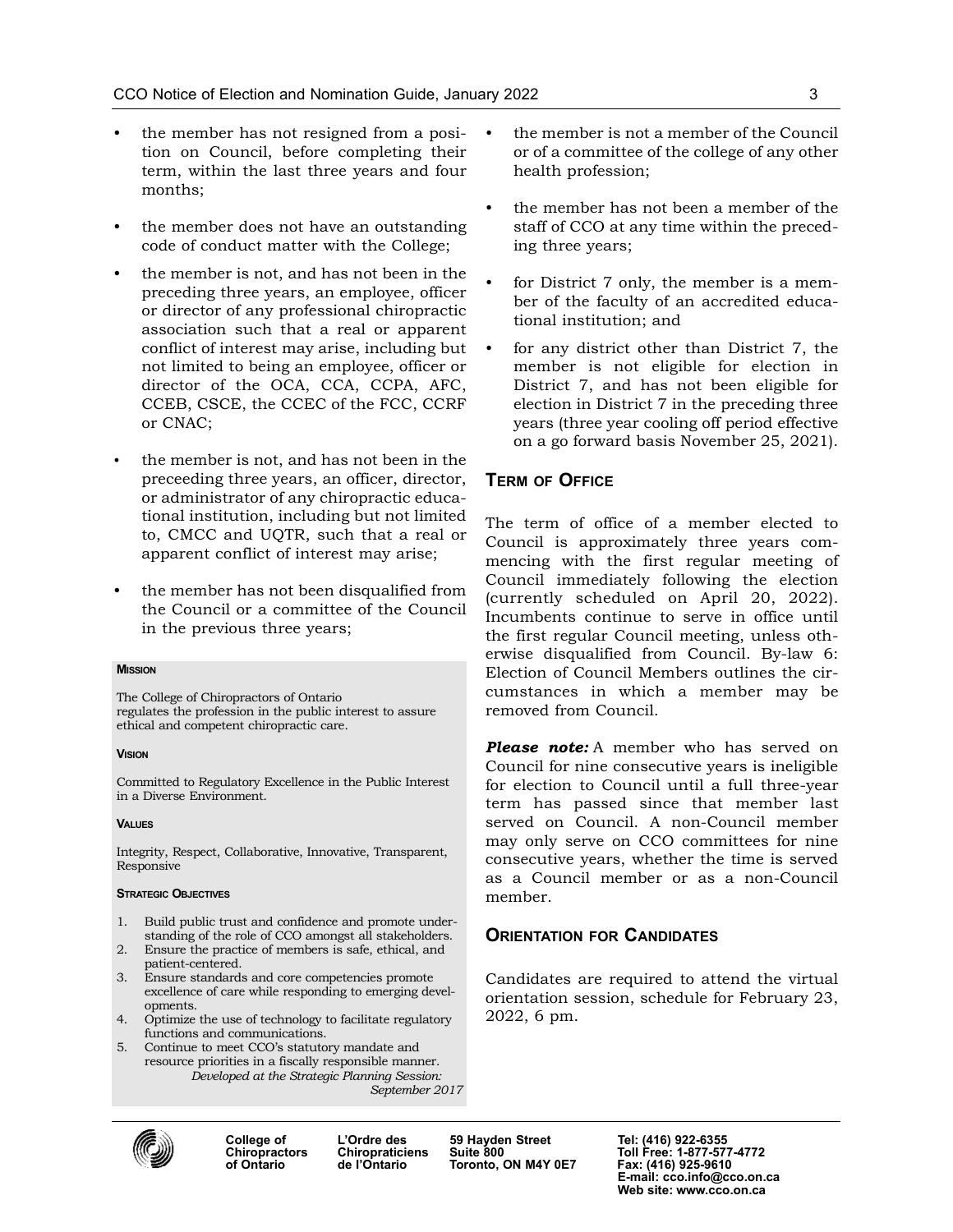# ROLE OF CCO AND COUNCIL MEMBERS

CCO is the regulatory body for chiropractors in Ontario, governed by a 15-16 member Council comprised of 6-7 public members appointed by the provincial government and 9 registered chiropractors elected by the membership.

CCO's legislative mandate is to govern chiropractic in the public interest. CCO's main responsibilities include:

- developing standards of admission to the profession;
- investigating complaints and disciplining members who have committed acts of professional misconduct or are incompetent;
- implementing a quality assurance program to ensure continuous quality improvement in the profession, including the development of standards of practice to which all members of the profession must conform;
- maintaining a public register; and
- implementing a patient relations program.

### TIME COMMITMENTS

Council membership involves a significant time commitment, which varies according to committee. Members attend Council meetings four or more times per year and may serve on one or more committees. Preparatory readings and work for Council and committee meetings can be extensive. Candidates should also note that, whenever possible, all Council and committee meetings are held during regular business hours, Monday to Friday.

Members should review the Competencies for Council and Committee Members document, posted on the election page of CCO's website, for further information about competencies, expectations and time commitments on Council and committees.

# **COMPENSATION**

Council members are compensated for their time spent on CCO work in accordance with CCO By-law 9: Remuneration and Internal

Policy I-012. However, per diems and expenses paid by CCO to Council members are intended to partially offset the cost of a contribution to the self-regulation of the chiropractic profession rather than to pay for services rendered or to compensate for lost income or the opportunity to earn income.

# CAMPAIGN GUIDELINES FOR ELECTIONS TO **CCO COUNCIL**

The following guidelines are for candidates for election or re-election to CCO Council and any member who produces or distributes campaign material on behalf of a candidate. These guidelines are intended to apply to the candidate biography, additional material distributed by CCO, any other written campaign materials distributed by any means, including email, websites or social media, oral presentations/speeches and general decorum of candidates. It is each candidate's responsibility to ensure that his/her campaign material and behaviour complies with the campaign guidelines:

#### Do the following:

- Be respectful, polite, dignified and professional in everything you do;
- Announce your qualifications and competencies rather than denouncing another candidate's qualifications;
- Rely on and promote information that is both factual and provable;
- Focus on your ideas and the positives that you have to offer;
- Ensure the words you use are inclusive and would not offend any specific group;
- Remember the public interest mandate of CCO and don't make any promises that could be viewed as inconsistent with that mandate;
- Remember that you are a professional and a member of a regulated health profession and so are other candidates;
- Take all reasonable steps to ensure anyone campaigning on your behalf also acts and communicates in a respectful, professional manner; (continued on next page)



College of L'Ordre des 59 Hayden Street Tel: (416) 922-6355<br>Chiropractors Chiropraticiens Suite 800<br>Toll Free: 1-877-57 Toronto, ON M4Y 0E7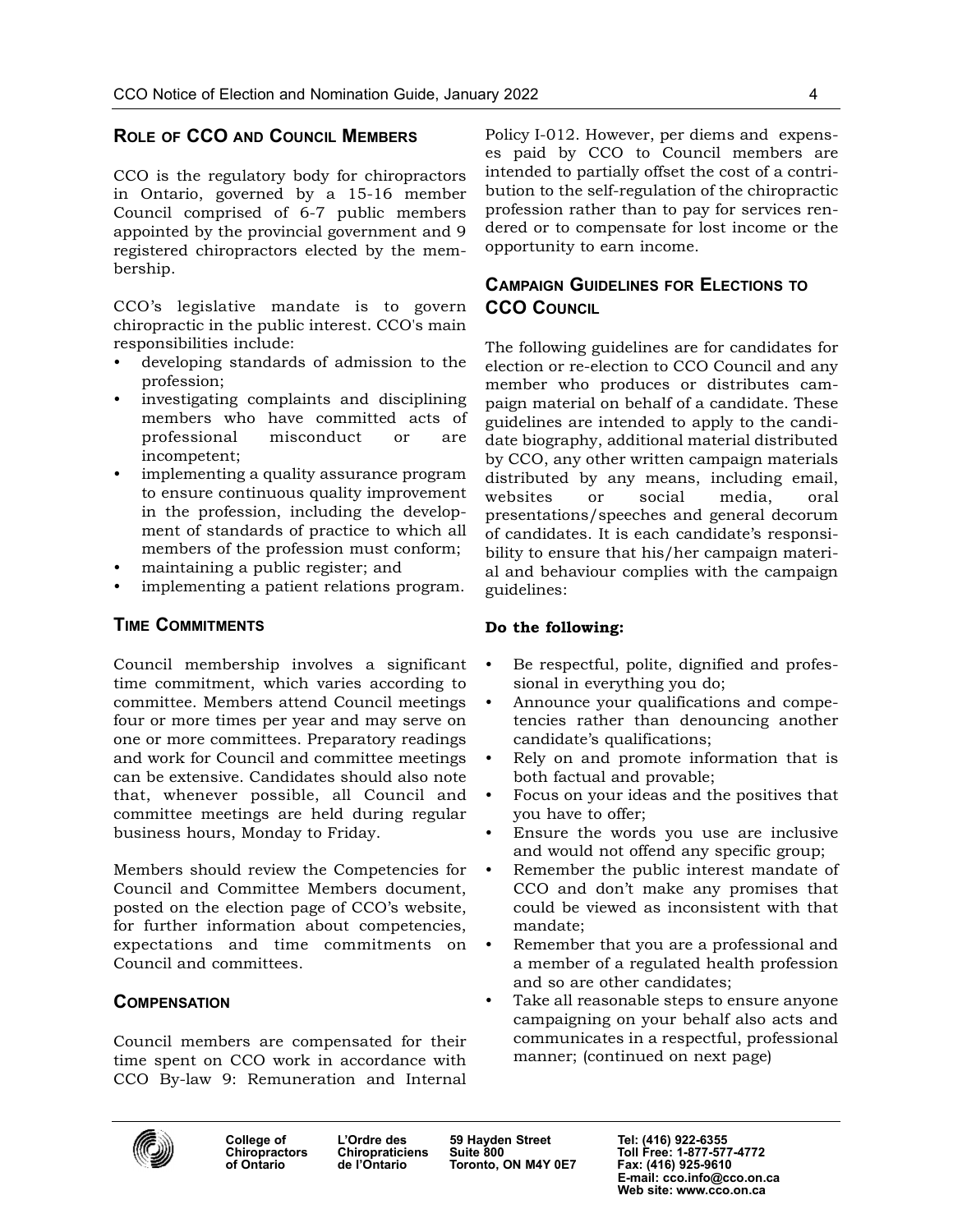• Comply with CCO regulations, standards of practice, policies and guidelines, including, but not limited to: CCO's Code of Ethics, CCO's Code of Conduct, the Candidate Undertaking, the Professional Misconduct Regulation, Policy P-011: Conflict of Interest for Council and Committee Members, Standard of Practice S-016: Advertising, Guideline G-016: Advertising and common law.

# Do not do the following:

- Include any information or material that is false or misleading, not readily comprehensible by the persons to whom it is intended, or disgraceful, dishonourable or unprofessional;
- Compare yourself to another member's or other health care provider's practice, qualification or expertise;
- Imply, in any way, that CCO or any CCO Council or committee member supports your candidacy; or
- Mount a personal or professional attack on any candidate.

Non-compliance with the guidelines may result in a private or public direction issued by CCO during the election and a review as to whether the election is valid after the votes are counted. Non-compliance may result in the election of a district being recalled.

# Professional, respectful discourse is essential to a fair election process!

# GUIDELINES TO CANDIDATES FOR PROVIDING BIOGRAPHICAL INFORMATION

In addition to the guidelines above, a candidate's biographical information must meet the following guidelines.

Biographical information must:

Reflect CCO's role in protecting the public interest and be typewritten on one 8.5" x 11"-page white paper with a minimum of one-inch margins on all four sides, in portrait format (not landscape);

- The candidate's name must appear on the top of the page.
- The candidate's photograph may be included - head and shoulders only.
- Candidates must **NOT** imply, in any way, that CCO or any CCO Council or committee member supports their candidacy.
- Candidates **MUST** include the following statement verbatim in their biographical information and, based upon it, describe in the statement how they would contribute to the regulation of chiropractic in the public interest:

"Chiropractors who are elected will reflect their commitment to the public's right to safe, effective and ethical chiropractic care."

- Candidates should include information that is relevant to their knowledge, competencies, expertise, skills and attributes related to:
	- chiropractic care of patients, including patients from different backgrounds
	- protection of the public interest
	- serving on boards in an oversight role
	- interpersonal and communication skills
	- previous roles and experience in business, organizational planning, human resources, health and safety, policy development, risk management, education and research, financial or accounting, information technology and any other roles relevant to CCO's mandate and functions.

In addition to the candidate biography, candidates may submit one additional piece of campaign material that CCO will distribute to eligible voters in their district in accordance with the election timetable. This additional campaign material must comply with CCO election guidelines, be received by CCO on or before February 18, 2022, 4 pm, and only be written material typewritten on one 8.5" x 11" page white paper with a minimum of one-inch margins on all four sides, in portrait format (not landscape).



College of L'Ordre des 59 Hayden Street Tel: (416) 922-6355<br>Chiropractors Chiropraticiens Suite 800 Toll Free: 1-877-57 **Toronto, ON M4Y 0E7**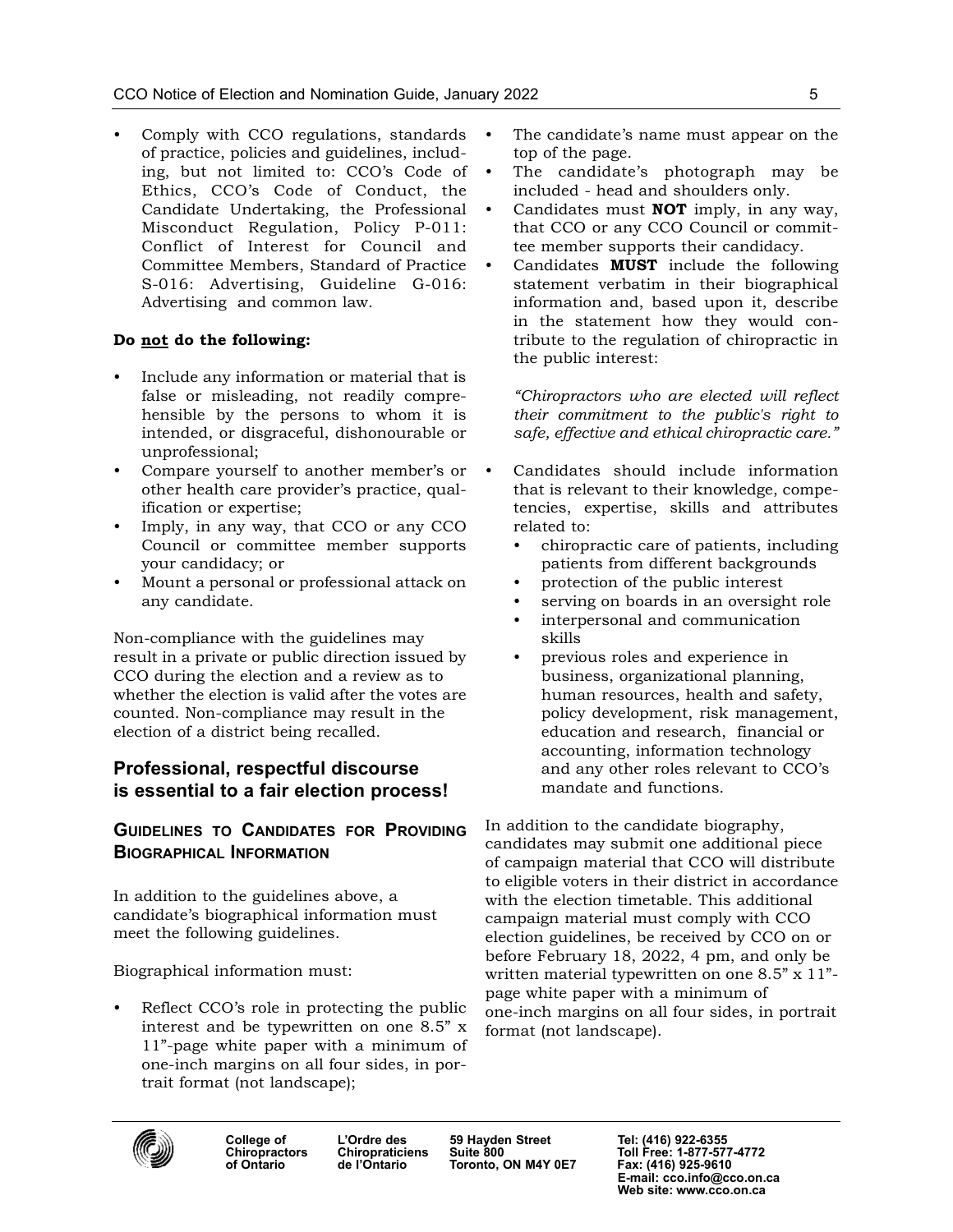#### CCO Committees

#### Statutory:

- Executive
- Inquiries, Complaints and Reports
- Discipline
- Fitness to Practise
- Patient Relations
- Quality Assurance
- Registration

#### Non-Statutory:

- Advertising
- Election Review Sub-Committee

# CURRENT CCO COUNCIL

#### ELECTED MEMBERS

| <b>Name</b>                      | <b>District</b> | <b>Term of Office</b>   |
|----------------------------------|-----------------|-------------------------|
|                                  |                 | (April to April)        |
| Dr. Angelo Santin, Thunder Bay   |                 | April 2021 - April 2024 |
| *Dr. Paul Groulx, Stittsville    | 2               | April 2019 - April 2022 |
| *Dr. Steven Lester, Pickering    | 3               | April 2019 - April 2022 |
| *Dr. Kyle Grice, Toronto         | 4               | April 2021 - April 2022 |
| Dr. Julia Viscomi, Maple         | 4               | April 2021 - April 2024 |
| Dr. Sarah Green, Elmira          | 5               | April 2020 - April 2023 |
| Dr. Dennis Mizel, St. Catharines | 5               | April 2021 - April 2024 |
| Dr. Colin Goudreau, Chatham-Kent | 6               | April 2020 - April 2023 |
| Dr. Jarrod Goldin, Toronto       |                 | April 2021 - April 2023 |

\*Term of office expires April 2022. Eligible for re-election.

### PUBLIC MEMBERS

Ms Anuli Ausbeth-Ajagu, Brampton December 2024 Mr. Markus de Domenico, Toronto December 2024 Mr. Gagandeep Dhanda, Mississauga April 2024 Ms Robyn Gravelle, *Burlington* May 2023 Ms Zoe Kariunas, Toronto **April 2024** Mr. Shawn Southern, Union Corollary Corollary October 2024

#### Name Date Order-in Council Expires



# Thank you for participating in the self-regulation of your profession!

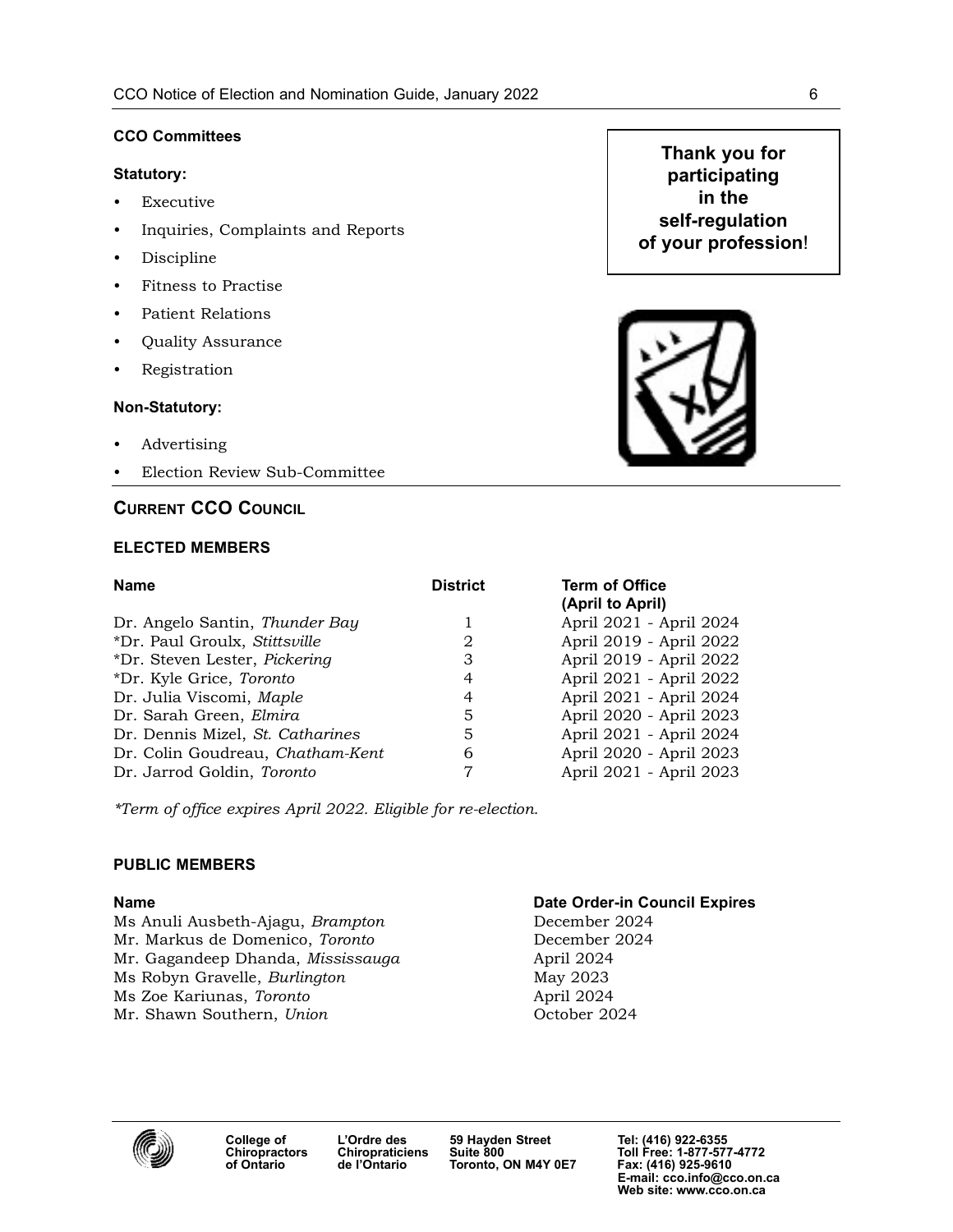# ELECTIONS QUESTIONS & ANSWERS

#### Q. What is the purpose of the election of professional members to the Council?

A. The RHPA and the Chiropractic Act, 1991 provide for the election of the majority of the Council from among the membership of the profession. Since chiropractic is a self-regulating profession, it is important that the majority of the Council be members of the profession. While there could be a number of ways for the professional members to be chosen, the legislation requires an election system to ensure that Council members have the confidence and respect of those whom they regulate.

#### Q. Is the election of Council members similar to the election of MPPs or municipal councillors?

A. While the form of election is somewhat similar (i.e., voting for candidates by secret ballot), the purpose is actually quite different. Your MPP represents the interests of those who elected him/her. A Council member does not represent the specific interests of chiropractors, but rather the broader public interest as described in the RHPA.

CCO, unlike the legislature, is a corporation. The Council, as the Board of Directors of the corporation, has a fiduciary (trust) duty to fulfill the public interest mandate of the corporation/CCO and not the specific interests of the professional electorate.

#### Q. Does a Council member represent his/her constituents?

A. No, a Council member does not have constituents. A Council member is somewhat like the trustee of an estate: he/she acts in the best interest of the beneficiary, not the persons who selected him/her as Trustee. The beneficiary under the RHPA

and the Chiropractic Act, 1991 is the public interest. If a chiropractor from a Council member's district has a problem with CCO, it would be inappropriate for the Council member to intervene on the chiropractor's behalf with the pertinent committee or CCO staff person.

#### Q. How does this affect a candidate's 'campaign' materials?

A. While people sometimes do refer to the election process as a 'campaign', this, too, is a bit of a misnomer. Candidates for election can and should provide information about themselves and their philosophy to the other chiropractors in their district to assist them in making an informed choice. However, there is not really a role for campaign 'promises' or statements about how a candidate, if elected, will decide specific matters that might arise in the future. In addition, candidates are strongly urged to forward their campaign material to CCO before distribution to ensure the elections are conducted in a fair manner.

The Election Review Sub-Committee will review all material for compliance with CCO standards and policies and consistency with the requirement for professional, respectful communication.

#### Q. Why, then, are Council members elected from districts?

A. Perspective. Having Council members elected from various districts ensures that the perspective of all chiropractors, not just those from one region (e.g., the Greater Toronto Area), is reflected on Council. Some issues might have a different impact on the public from rural or northern areas, small towns, mediumsized cities and Toronto. It is important that all perspectives are heard.

This notice explains the election rules established under the Chiropractic Act, 1991. To the extent of any inconsistency, the legislation and the by-laws govern. If you have any questions, please contact CCO at (416) 922-6355.



College of L'Ordre des 59 Hayden Street Tel: (416) 922-6355<br>Chiropractors Chiropraticiens Suite 800 Toll Free: 1-877-57 Toronto, ON M4Y 0E7

Chiropractors Chiropraticiens Suite 800 Toll Free: 1-877-577-4772<br>of Ontario de l'Ontario Toronto, ON M4Y 0E7 Fax: (416) 925-9610 E-mail: cco.info@cco.on.ca Web site: www.cco.on.ca